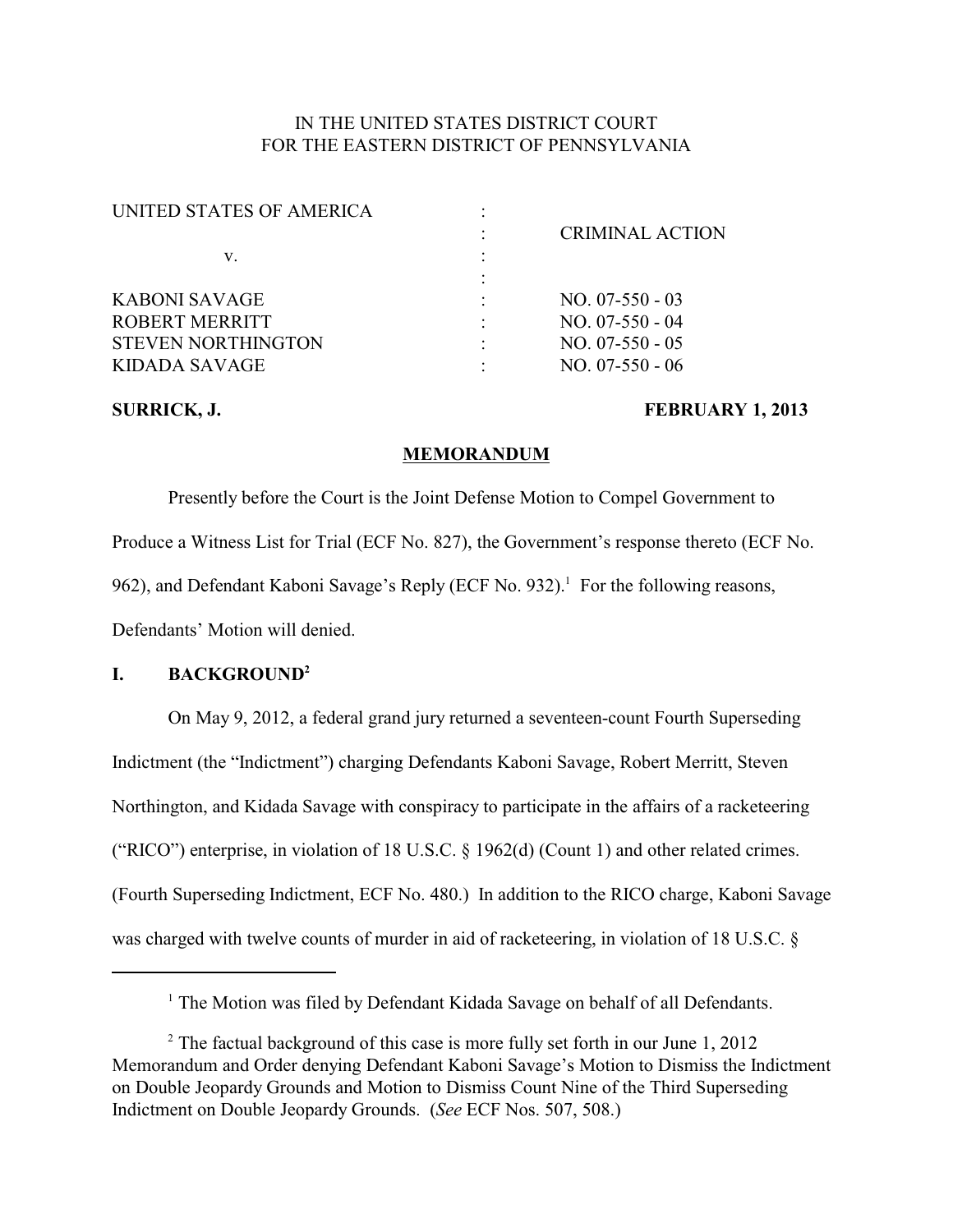1959(a)(1) (Counts 2-7, 10-15); tampering with a witness, in violation of 18 U.S.C. § 1512(a) (Count 8); conspiracy to commit murder in aid of racketeering, in violation of 18 U.S.C. § 1959(a)(5) (Count 9); retaliating against a witness, in violation of 18 U.S.C. § 1513(a) (Count 16); and using fire to commit a felony, in violation of 18 U.S.C. § 844(h)(1) (Count 17). (*Id*.)<sup>3</sup> In addition to the RICO conspiracy count, Merritt was charged on Counts 9 through 17; Northington was charged on Counts 5, 7, and 8; and Kidada Savage was charged on Counts 10 through 17. (*Id*.) On March 14, 2011, the Government filed a notice of intent to seek the death penalty against Kaboni Savage, Merritt, and Northington. (ECF Nos. 196, 197, 198.) The Government does not seek the death penalty against Kidada Savage.

The charges in the Indictment relate to a long-standing RICO conspiracy involving drug trafficking, murder, and witness intimidation. The Government alleges that all four Defendants were members of a regional criminal organization, which was based in North Philadelphia and was known as the Kaboni Savage Organization ("KSO"). From late 1997 through April 2010, members of the KSO conspired and agreed to distribute large quantities of controlled substances, to commit murder and arson, and to tamper with, and retaliate against, witnesses who had testified, or were about to testify, against the racketeering enterprise or its members. It is alleged that the KSO was committed to maintaining, preserving, protecting and expanding its power, territory, and profits by tampering with and retaliating against Government witnesses and their families through the use of threats, intimidation, violence, and murder.

On December 15, 2012, Kidada Savage filed the instant Joint Defense Motion to Compel

<sup>&</sup>lt;sup>3</sup> Count 8 has been dismissed pursuant to an agreement between Defendants and the Government. (*See* ECF No. 855.)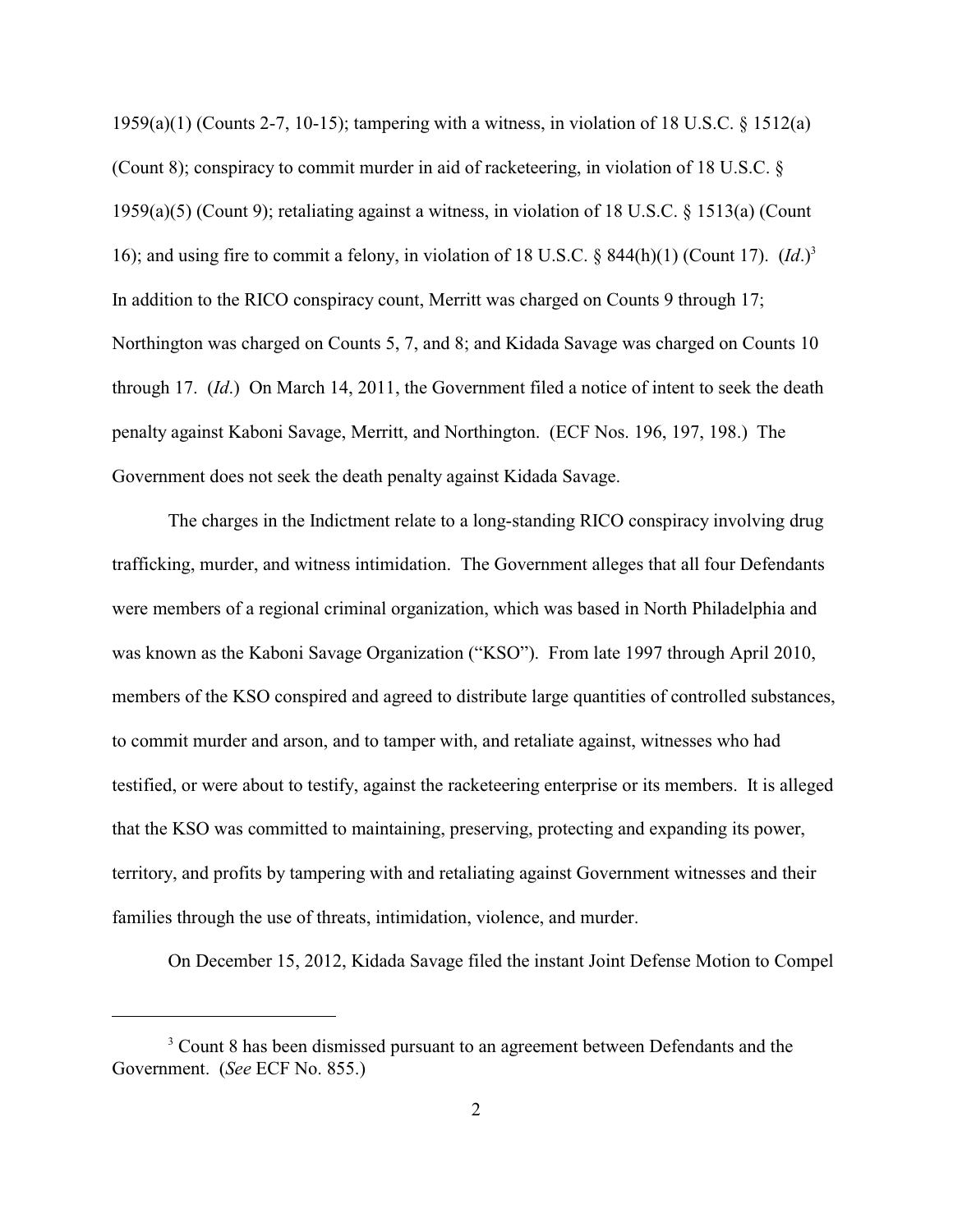Government to Produce a Witness List for Trial. (Defs.' Mot., ECF No. 827.) On January 17, 2013, the Government filed a response in opposition to the Motion. (Gov't's Resp., ECF No. 916.) On January 22, 2013, Defendant Kaboni Savage filed a Reply to the Motion. (Def.'s Reply, ECF No. 932.)

#### **II. DISCUSSION**

Defendants request that the Government disclose a list of witnesses that it intends to call at trial, along with addresses for each of the witnesses. (Defs.' Mot. 2-3.) The Government responds that it has already provided a witness list to defense counsel in September 2012, and an amended witness list on January 14, 2013. (Gov't's Resp. 1-2.) The Government further argues that providing the addresses of the witnesses "would jeopardize the lives and safety of the witnesses and their families, and thus should not be compelled."  $(Id.$  at  $2.)<sup>4</sup>$ 

Defendants rely on 18 U.S.C. § 3432. That statute provides:

A person charged with treason or other capital offense shall at least three entire days before commencement of trial, excluding intermediate weekends and holidays, be furnished with a copy of the indictment and a list of the veniremen, and of the witnesses to be produced on the trial for proving the indictment, stating the place of abode of each venireman and witness, except that such list of the veniremen and witnesses need not be furnished if the court finds by a preponderance of the evidence that providing the list may jeopardize the life or safety of any person.

18 U.S.C. §3432.<sup>5</sup> The purpose of the statute is "to inform the defendant of the testimony which

<sup>&</sup>lt;sup>4</sup> One additional argument made by the Government is that Kidada Savage does not have standing to request a witness list because she is not a capital defendant and the right to a witness list derives from a federal statute applicable only to capital cases. Since Kidada Savage filed the Motion on behalf of all Defendants, we will consider the merits of the Motion.

Defendants acknowledge that the jury in this case will remain anonymous (*see* ECF <sup>5</sup> Nos. 601, 602), and therefore are not requesting the names and addresses of each venireman. (Def.'s Mot. 3.)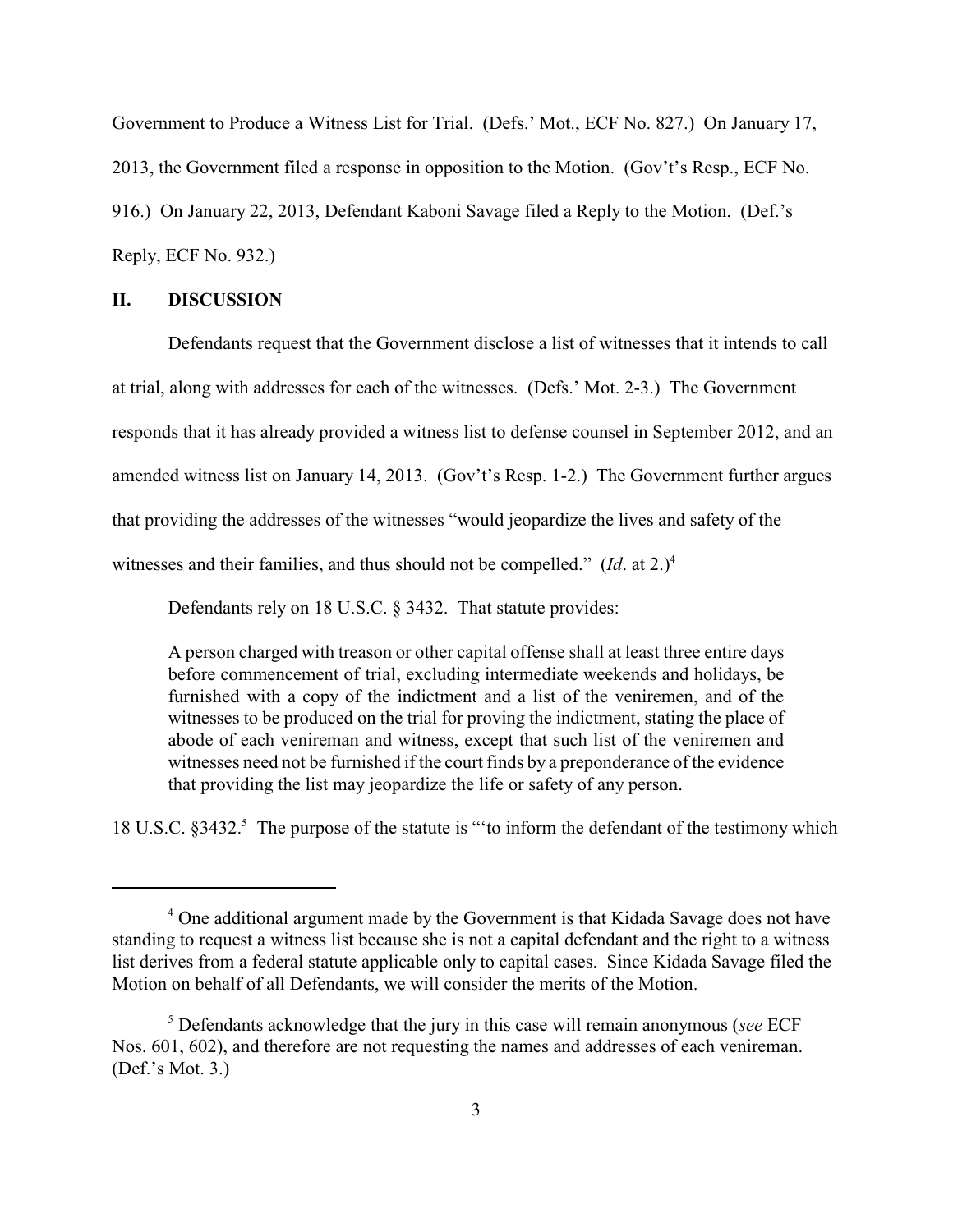he will have to meet, and to enable him to prepare his defense,'" *United States v. Barrett*, 496 F.3d 1079, 1116 (10th Cir. 2007) (quoting *United States v. Chandler*, 996 F.2d 1073, 1098 n.6 (11th Cir. 1993)); *see also United States v. Fulks*, 454 F.3d 410, 422 (4th Cir. 2010) (same). Another stated purpose of 18 U.S.C. § 3432 is "to eliminate any element of surprise and to prevent trial by ambush where a defendant's life is at stake." *Barrett*, 496 F.3d at 1115-16 (internal citations and quotation marks omitted).

The Government provided a witness list to defense counsel in September of 2012, well before *voir dire* began on November 5, 2012. (Gov't's Resp. 1.) The Government furnished a revised witness list on January 14, 2013, almost three weeks prior to the start of trial. (*Id*. at 2.) In addition, although under no obligation to do so, the Government provided defense counsel with a list of the first sixteen witnesses it intends to call at trial. (Gov't's Jan. 30, 2013 E-mail (on file with Court).) The Government has complied with Defendants' request that they be provided with a list of witnesses. This aspect of Defendants' Motion is therefore denied as moot.

We next address whether the Government is obligated to provide addresses for each of the witnesses listed. Section 3432 requires that the witness list provided by the Government state the "place of abode" for each witness. 18 U.S.C. § 3432. The statute also provides, however, that the list "need not be furnished if the court finds by a preponderance of the evidence that providing the list may jeopardize the life or safety of any person." *Id*. The Government states that "it is hard to imagine any case where the disclosure of witnesses' addresses (places of abode) would cause greater jeopardy to the lives and safety of witnesses than this one." (Gov't's Resp. 5.) Based upon the contents of the Indictment, we agree.

The 140 overt acts that comprise Count 1 of the Indictment allege an organization that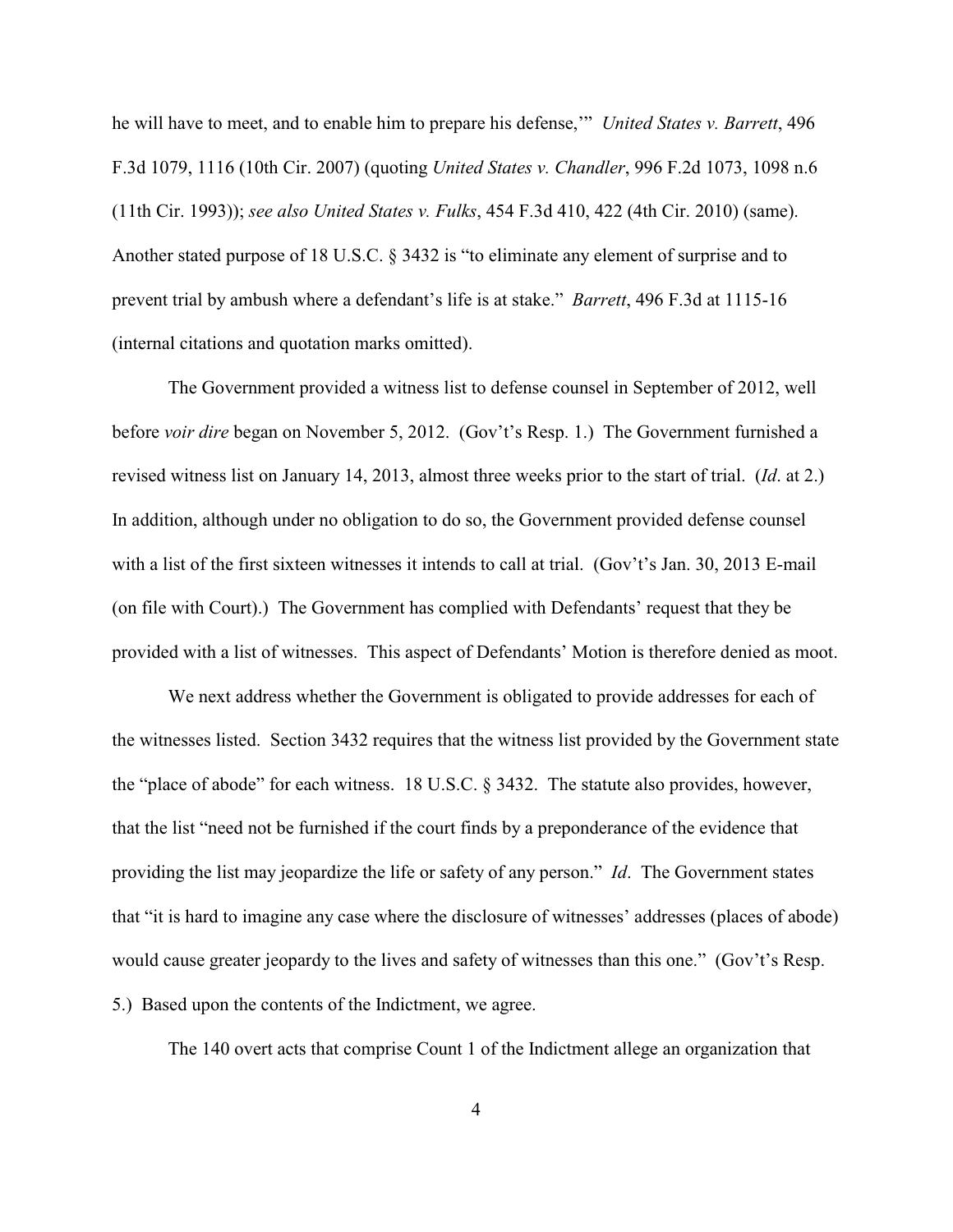thrived on threats and intimidation. Indeed, the underlying theme of this prosecution is the obstruction of justice through witness intimidation and violence. Seven of the twelve murder counts involve witnesses or their families. One victim, Tybius Flowers, was allegedly murdered the night before he was scheduled to testify against Kaboni Savage in a state murder trial. Six victims perished in an arson fire allegedly ordered by Savage to intimidate a government witness from testifying against him at his 2005 drug conspiracy trial. Through the course of ruling on pretrial motions, the Court has reviewed countless wiretap transcripts, FBI reports, transcripts from prior trials, search warrant affidavits, and grand jury testimony excerpts. This evidence reveals threats made to witnesses, their families, and law enforcement officers, at times in disturbing and graphic detail. The Government advises that these threats of violence and instances of witness intimidation have continued into the present. (Gov't's Resp. 5.) The Court is satisfied, by a preponderance of the evidence, that providing the witnesses' addresses may jeopardize the life or safety of witnesses, or their families. *See United States v. Edelin*, 128 F. Supp. 2d 23, 32 (D.D.C. 2001) (denying the defendants' request for disclosure of names and addresses witnesses under 18 U.S.C. § 3432 "given the showing of probable cause in the indictment and the proffers of evidence made by the government as to the dangerousness of the defendants and their willingness to interview with the judicial system").

In his Reply, Kaboni Savage argues that the Government has failed to explain why a protective order would not dually satisfy the interests of witness safety and Defendant's constitutional rights. (Def.'s Reply 3.) We find this argument to be unpersuasive. Defendants never proposed the use of a protective order to facilitate the disclosure of witnesses in their Motion. Moreover, Defendants have not alleged that failure to provide the addresses of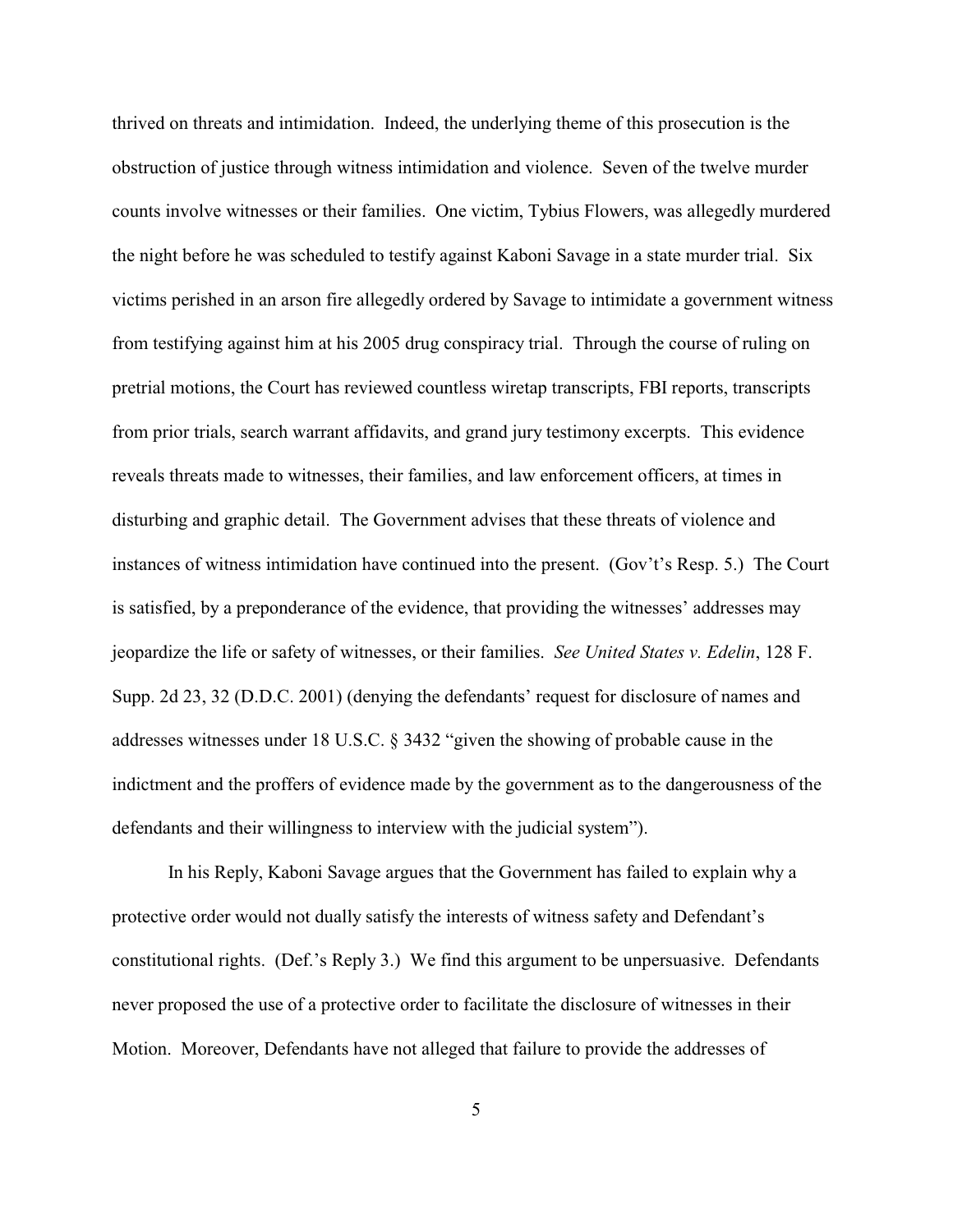witnesses violates their constitutional rights. Nor could they. The requirement that a witness list be provided in a capital case is a creature of statute, not the Constitution. Finally, we are not convinced that a protective order would assuage concerns of witness protection. There is no dispute that the discovery provided to Defendants in this case has been voluminous. Counsel for Kaboni Savage has represented to the Court on numerous occasions that their client demands and reviews every piece of paper disclosed and produced in this case. The Court is not in a position to order that witnesses' addresses be furnished to defense counsel and risk the chance that those addresses will inadvertently become public during the course of trial preparation. In any event, we are satisfied that Defendants' rights under 18 U.S.C. § 3432 are protected. The purpose of the statute—to inform defendant of the testimony which he will have to meet, to eliminate surprise and to enable him to prepare a defense—has been met through the Government's disclosure of voluminous discovery.

Kaboni Savage also suggests that in lieu of disclosing the addresses for the witnesses, the Government produce the witnesses at a neutral location or by way of "remote video connection." (Defs.' Reply 3.) Again, Defendant confuses the statutory right to receive a witness list under 18 U.S.C. § 3432 with the constitutional right to access witnesses, which we already addressed in our January 24, 2013 Memorandum and Order granting in part and denying in part Defendants' joint motion to compel access to witnesses. (*See* ECF Nos. 951, 952.) In our January 24th Memorandum, we set up a procedure to facilitate defense counsel's access to witnesses by permitting counsel to submit written requests for witness interviews to the Court, and directing that those requests be delivered to the witnesses by the United States Marshal's Service. Only Kidada Savage has requested interviews with witnesses using this procedure. Accordingly,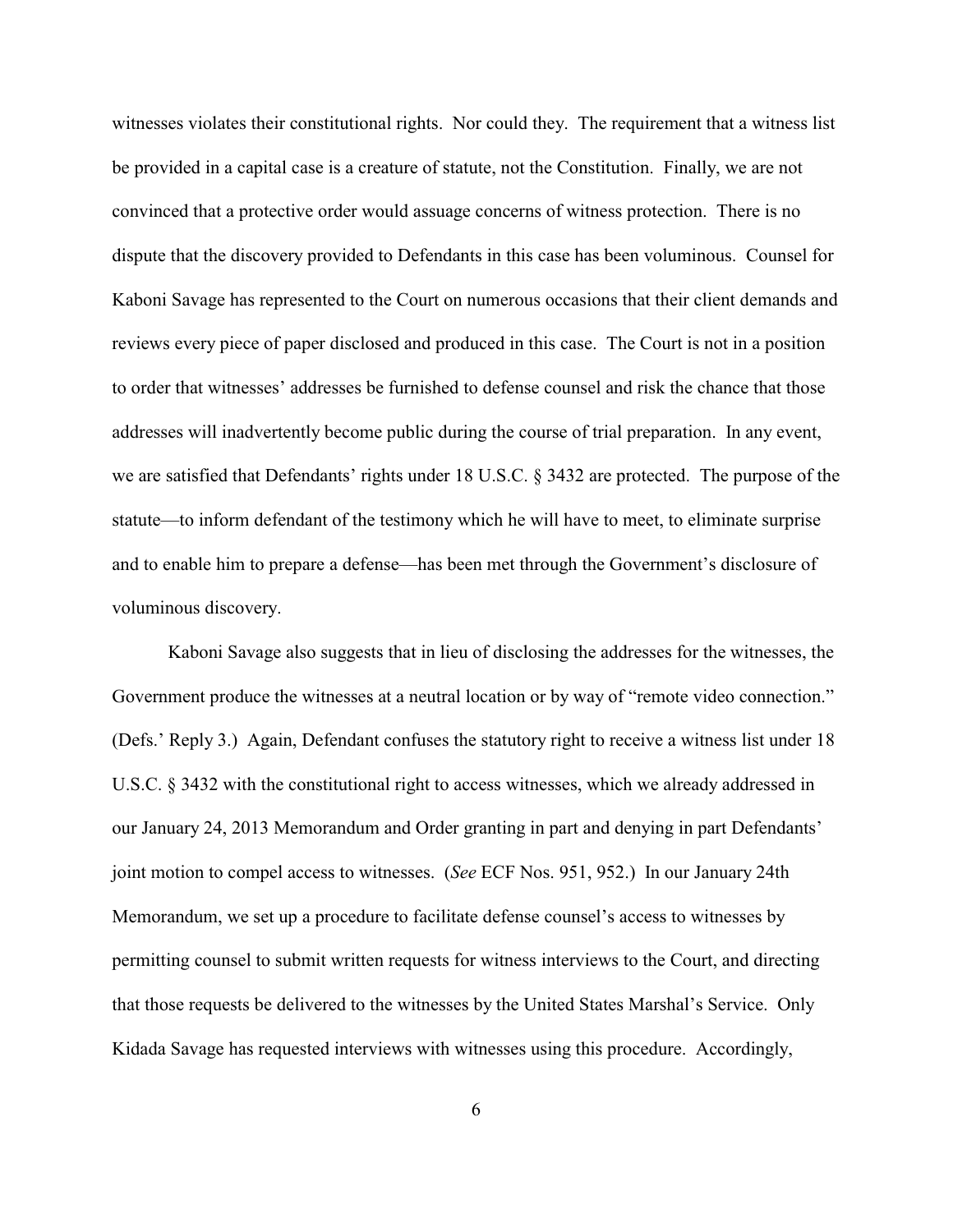Defendants' request for the addresses of the witnesses will be denied.

# **III. CONCLUSION**

For the foregoing reasons, Defendants' Joint Defense Motion to Compel Government to

Produce a Witness List for Trial will be denied.

An appropriate Order will follow.

# **BY THE COURT:**

*/s/R. Barclay Surrick* **U.S. District Judge**